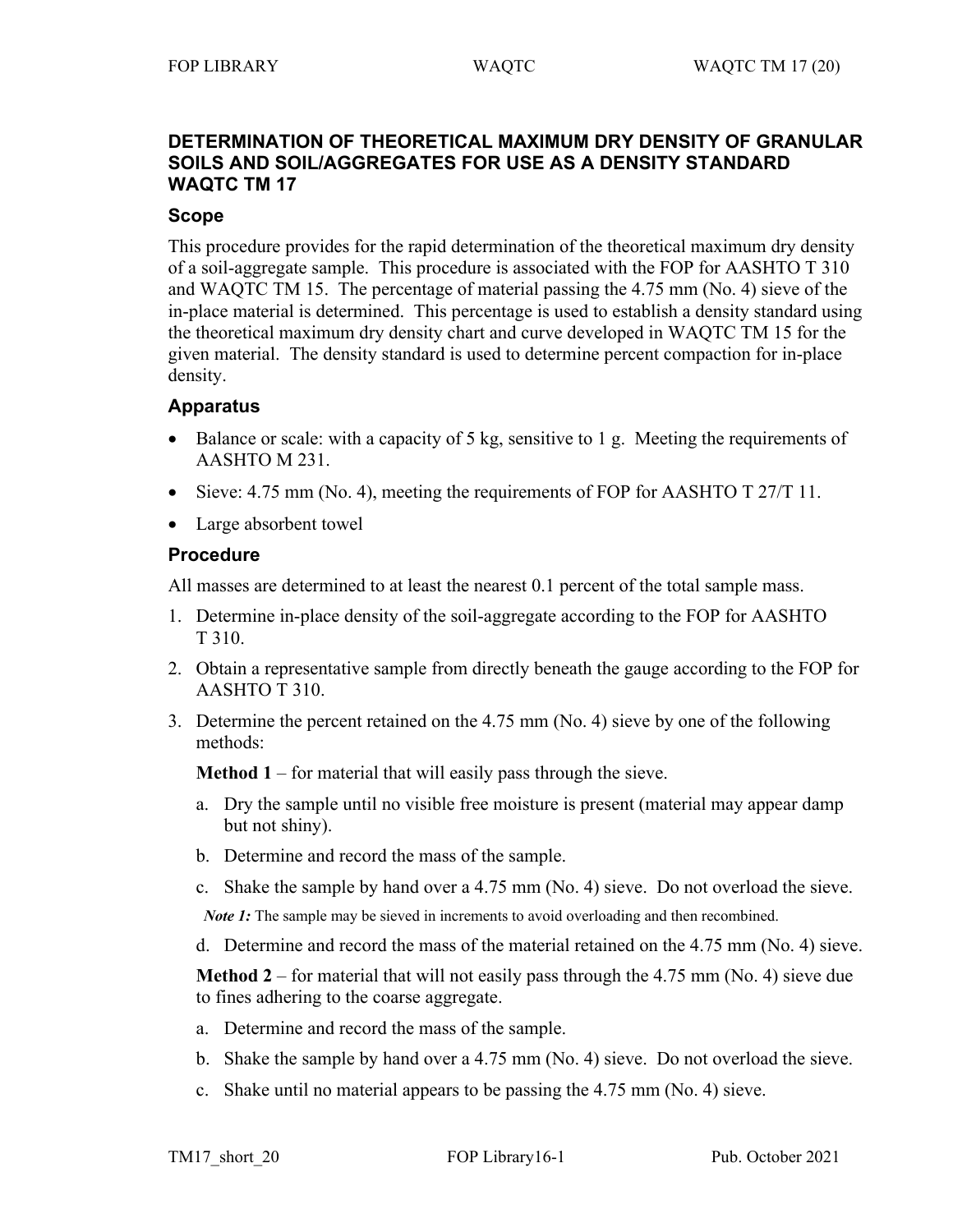- d. Rinse the material retained with water until it appears free of material that will pass the 4.75 mm (No. 4) sieve.
- e. Blot the retained material with a large absorbent cloth until all visible films of water are removed (material may appear damp but not shiny).
- f. Determine and record the mass of the material retained on the 4.75 mm (No. 4) sieve.
- 4. Determine the percent retained on the 4.75 mm (No. 4) sieve by dividing the mass of retained material by total sample mass and multiply by 100.
- 5. Determine the percent passing the 4.75 mm (No. 4) sieve by subtracting the percent retained from 100.
- 6. Enter the percent passing in the theoretical maximum dry density chart from the WAQTC TM 15 to determine the theoretical maximum dry density of the in-place material.

# **Calculations**

# **Calculate the percent retained on the 4.75 mm (No. 4) sieve**

% retained = 
$$
\frac{A}{B}
$$
 × 100

Where:

 $A =$  mass of material retained on the 4.75 mm (No. 4) sieve, 1 g  $B =$  total sample mass, 1 g

**Calculate the percent passing the 4.75 mm (No. 4 sieve)**

$$
\%passing = 100 - \%retained
$$

**Example**

% retained  $=\frac{3052}{4120}$ 4120  $\times 100 = 74\%$ 

$$
\%passing = 100\% - 74\% = 26\%
$$

Given:

$$
A = 3052 g
$$
  
 $B = 4120 g$ 

Theoretical Maximum Dry Density =  $129.0$  lb/ft<sub>3</sub>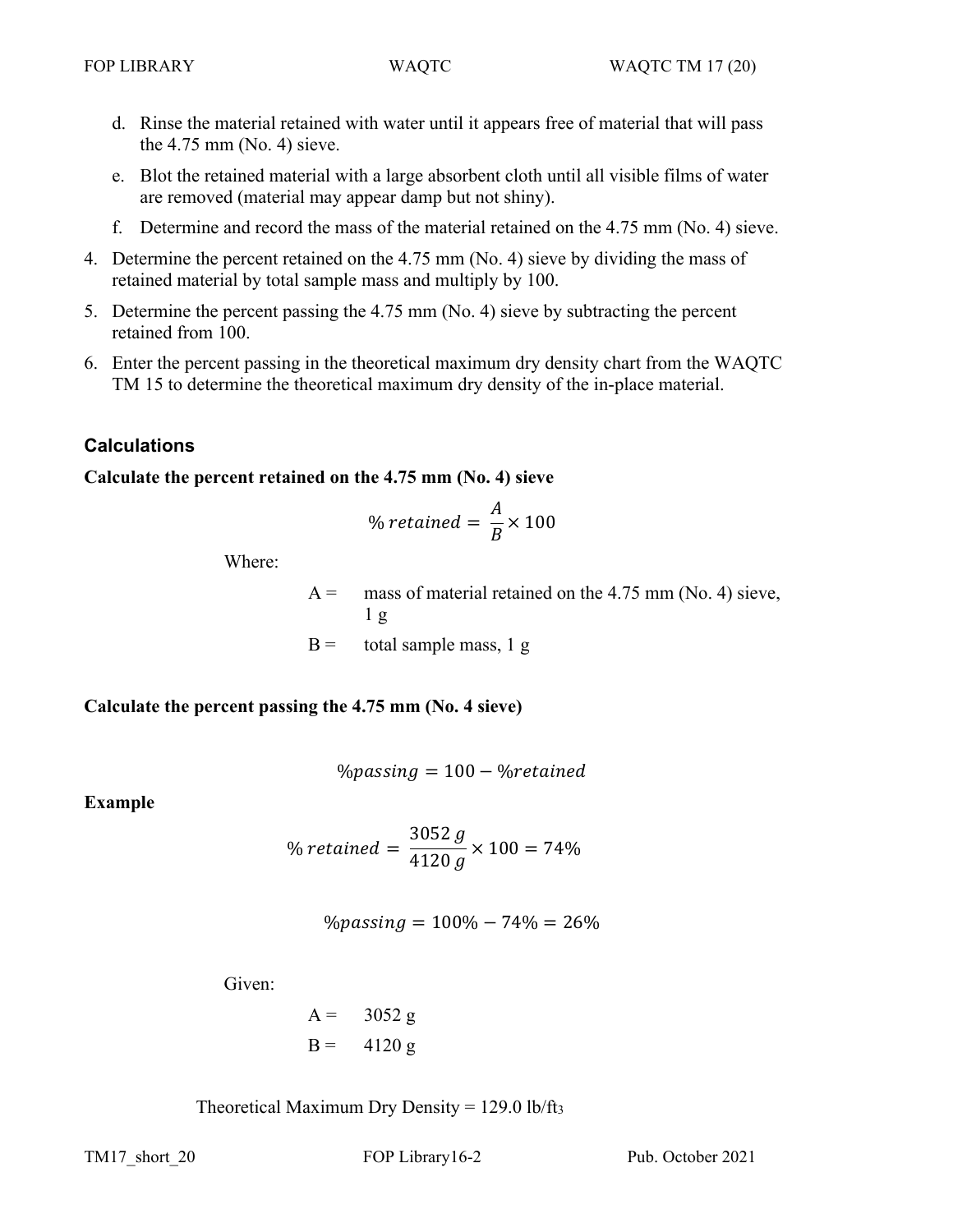| <b>Density Curves</b> |                |         |                | <b>Density Curves</b>                    |                |         |                |
|-----------------------|----------------|---------|----------------|------------------------------------------|----------------|---------|----------------|
| Pass #4               | <b>Maximum</b> | Pass #4 | <b>Maximum</b> | Pass #4                                  | <b>Maximum</b> | Pass #4 | <b>Maximum</b> |
| 0.0                   | 104.8          | 31.0    | 133.7          | 62.0                                     | 134.6          | 82.0    | 129.6          |
| 1.0                   | 105.6          | 32.0    | 134.5          | 63.0                                     | 134.3          | 83.0    | 129.4          |
| 2.0                   | 106.4          | 33.0    | 135.2          | 64.0                                     | 134.0          | 84.0    | 129.3          |
| 3.0                   | 107.1          | 34.0    | 135.8          | 65.0                                     | 133.6          | 85.0    | 129.1          |
| 4.0                   | 107.9          | 35.0    | 136.4          | 66.0                                     | 133.3          | 86.0    | 128.9          |
| 5.0                   | 108.7          | 36.0    | 137.0          | 67.0                                     | 133.1          | 87.0    | 128.8          |
| 6.0                   | 109.5          | 37.0    | 137.5          | 68.0                                     | 132.8          | 88.0    | 128.6          |
| 7.0                   | 110.3          | 38.0    | 137.9          | 69.0                                     | 132.5          | 89.0    | 128.4          |
| 8.0                   | 111.1          | 39.0    | 138.3          | 70.0                                     | 132.2          | 90.0    | 128.3          |
| 9.0                   | 112.0          | 40.0    | 138.6          | 71.0                                     | 132.0          | 91.0    | 128.1          |
| 10.0                  | 112.8          | 41.0    | 138.9          | 72.0                                     | 131.7          | 92.0    | 128.0          |
| 11.0                  | 113.7          | 42.0    | 139.0          | 73.0                                     | 131.5          | 93.0    | 127.9          |
| 12.0                  | 114.5          | 43.0    | 139.2          | 74.0                                     | 131.2          | 94.0    | 127.7          |
| 13.0                  | 115.4          | 44.0    | 139.2          | 75.0                                     | 131.0          | 95.0    | 127.6          |
| 14.0                  | 116.4          | 45.0    | 139.2          | 76.0                                     | 130.8          | 96.0    | 127.4          |
| 15.0                  | 117.3          | 46.0    | 139.2          | 77.0                                     | 130.6          | 97.0    | 127.3          |
| 16.0                  | 118.2          | 47.0    | 139.1          | 78.0                                     | 130.4          | 98.0    | 127.2          |
| 17.0                  | 119.2          | 48.0    | 139.0          | 79.0                                     | 130.2          | 99.0    | 127.0          |
| 18.0                  | 120.2          | 49.0    | 138.8          | 80.0                                     | 130.0          | 100.0   | 126.9          |
| 19.0                  | 121.3          | 50.0    | 138.6          | 81.0                                     | 129.8          |         |                |
| 20.0                  | 122.3          | 51.0    | 138.3          |                                          |                |         |                |
| 21.0                  | 123.4          | 52.0    | 138.1          | <b>Control Points for Density Curves</b> |                |         |                |
| 22.0                  | 124.5          | 53.0    | 137.8          | Pass #4                                  | <b>Maximum</b> | Loose   |                |
| 23.0                  | 125.6          | 54.0    | 137.5          | 0.0                                      | 104.8          | 87.6    |                |
| 24.0                  | 126.8          | 55.0    | 137.1          | 20.5                                     | 122.8          | 99.6    |                |
| 25.0                  | 127.9          | 56.0    | 136.8          | 27.4                                     | 130.4          | 103.8   |                |
| 26.0                  | 129.0          | 57.0    | 136.4          | 42.5                                     | 139.1          | 105.4   |                |
| 27.0                  | 130.0          | 58.0    | 136.0          | 61.1                                     | 134.9          | 96.7    |                |
| 28.0                  | 131.0          | 59.0    | 135.7          | 100.0                                    | 126.9          | 81.9    |                |
| 29.0                  | 132.0          | 60.0    | 135.3          |                                          |                |         |                |
| 30.0                  | 132.8          | 61.0    | 135.0          |                                          |                |         |                |

**EXAMPLE Theoretical Maximum Dry Density Chart**